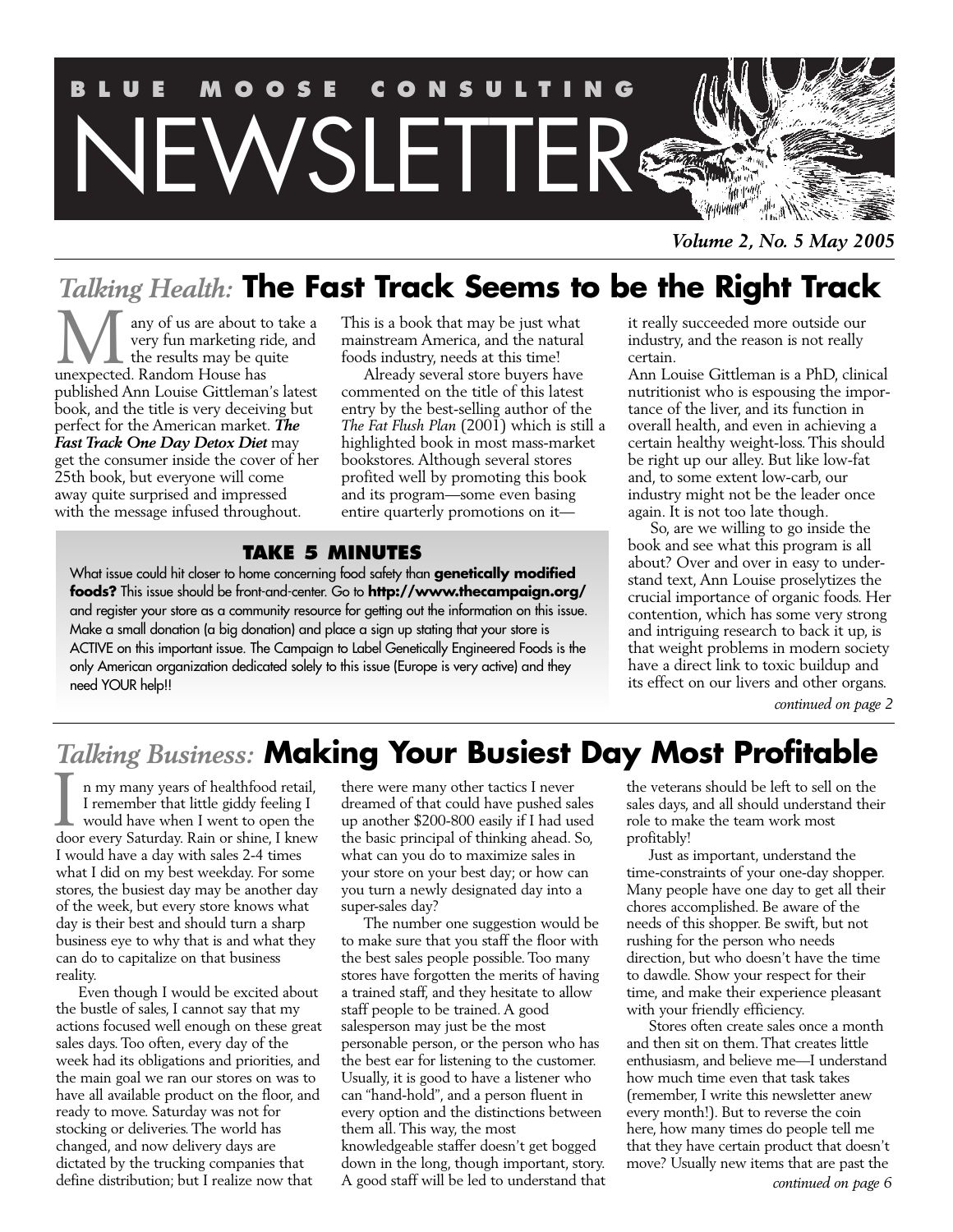# **The Fast Track**

*continued from page 1*

Curious? Yes. Most likely a correct diagnosis? Yes. Guaranteed to be controversial? Yes. A ground-breaking concept that should have us all thinking? Yes.

Now, Dr Luc Chaltin of **Newton Homeopathics** has been all over both the organic and the liver detox issues for 40 years, but here is a nutritionist claiming to have clinical premise to conjecture that we all need to start promoting "liver-loving foods" and to focus our weight-loss category on liversupporting nutrients. Move over ephedra, the real solutions are moving in.

So, are you confident and daring enough to convince those bathing-suit driven once-a-year healthfood store shoppers that alpha lipoic acid, l-carntine, chromium, Omega-3 nutrition or even CLA are the winners they need? They are all great, but here we have a thorough marketing scheme created to explain the merits of liver-guided, safe weightloss, compounded with the crazy new idea of—you'll never guess—fasting.

And the mainstream consumer will literally "eat it right up." So, Ann Louise Gittleman is the front-person for you on this merry campaign. Wait until you see what Random House plans to help sell its 100,000 first print books. You have nothing to lose to become a Fast Track Headquarters, and—it seems—we all just might learn something!!

*"When it comes to weightloss and health , it is not enough to simply count calories and count carbs, watch portions…(it) may be more connected to a polluted environment than we ever imagined"* That's more realhealthfood than anything I have heard since we let sugar back in our front door. The concept is not to introduce a crash diet, but rather a part of a healthy diet protocol. This is going to hit home for the "follow-the-directions" book readers who want answers spelled out for them.

The concept is simple. This is really an 11-day program consisting of a *prequel* to prepare the liver for a one-day liquid fast, which is followed by a threeday *sequel*. The simple premise is to eliminate the toxins, support the liver, do a moderate liver-flushing one-day fast, and then "seal in the beneficial results" of the fast with a round of beneficial probiotics. Simple and direct enough to capture the American mindset, and calculatedly efficient enough to get results from the vast number of willing participants. That is how a craze gets started.

And what is the end result if this market-heavy phenomenon succeeds the way her last book has? (1) People adjust their diets to add more organic, and think liver when they are making food choices; (2) They shop in healthfood stores where liver-support options usually have 3+ shelves; (3) People start eating more superfoods, and considering the concept of fasting.

Does this book have all the answers: certainly not. Does it have the market's attention right now? Yes, and it is only beginning.

*"Detox is the next frontier in terms of healthy eating."* Mark her words, and may she be correct! I like the book already because it addresses an issue I wholeheartedly believe in. Support the liver and the whole digestive system!

# **TESTIMONIALS COUNT**

**Well-in-Hand** receives testimonials monthly about these super-clean, healing herbals medicinals. You should carry every product they make. As received:

"My brother is paraplegic and gets very bad sores. He is now living with me. Last March he fell out of his wheelchair and broke both legs. Due to complications of his diabetes, one of his legs had to be amputated. The screws in his remain(in)g leg created sores that made awful sores that got worse very quickly. He had huge, awful bloody sores that refuesed to heal. The doctor said that he had to lose the other leg. As it so happened, there were no available beds at the hospital. So I had to take him home. His home nurse could not stop the bleeding despite heroic efforts. I decided to use CUT RESCUE and the bleeding stopped immediately. Because he was home with me, I could use herbs to help my brother. The doctore was incredulous and gave me the go ahead to use the herbs if it should start to bleed again. By the time there were hospital beds available, the doctor declared that the wounds were healing well and that he no longer needed amputation! The doctor said that I saved his leg! I tell everyone now about your CUT RESCUE. My friend's husband is also in a wheel chair and also gets dicubitous ulcers as a result of pressure, like bed sores. We both thank you for CUT RESCUE. The doctore couldn't believe that in one week's time it healed enough that he didn't have to lose his leg. Thank you, thank you, thank you! You saved my brother's leg."

*—G. C., Scottsdale, AZ* (spelling left in its original state)



She mentions two products Blue Moose Consulting represents, and these products are gonna do super this summer. **Himalaya USA**'s LiverCare is recognized as the world's #1 bestselling liver supportive product. It is 100% herbal (an Ayurvedic formula created in 1955), and she mentions it has more research support than wonderful milk thistle (300 primaryresearch studies), and it is beneficial for the Prequel protocol.

The other world's best-seller is the truly sensational **Dr. Ohhira**'s Probiotics 12 formula (insert in this newsletter). She states unequivocally that this is the best probiotics anywhere. She recommends that people take this vegetarian, fermented probiotic 5 caps each morning and night for the threeday Sequel to end the Fast Track program. Strong and safe.

People are going to be directed to health food stores that sign up to be **Fast Track Centers**, and they will be carrying shopping lists that specify LiverCare™ and Dr Ohhira's Probiotics 12. Already her www.fasttrackdetox.com website gets 30,000 hits a day. LiverCare sells in 60 countries and 300,000 physicians recommend it; Dr Ohhira's Probiotics 12 has more published studies on it for efficacy and safety than anything being lauded as super-strong in the US today. And its main interest derives from its application in regards to superbugs like *H. Pylori, E. Coli* and the dangerous *MSRAs* currently reeking havoc in the "modern" medical establishments of the world. Probiotics 12 may just do some internal cleansing with its TH10 strain of transient LAB that will make participants in Ann Louise's program much safer and healthier than they ever expected!!

*Fast Track* is on the fast-track to being a national best-seller. More importantly, the ideas championed in the book are so much like everything our industry believes—you just have to get past the glitzy cover designed to get the reader to buy. I believe everyone who reads this book will say the concepts are right-on with ideas we have wanted people to emulate for as long as we have been in health foods. She is directing people to your door—in a crusade to get people conscious about toxins and excited about supporting their liver—and the question arises, are you going be there supporting her back??

The book is currently available from Nutribooks, and you can see ads in this newsletter for LiverCare and Probiotics 12. Stock up on Sweet Leaf stevia and Organic cranberry juices as well.  $*$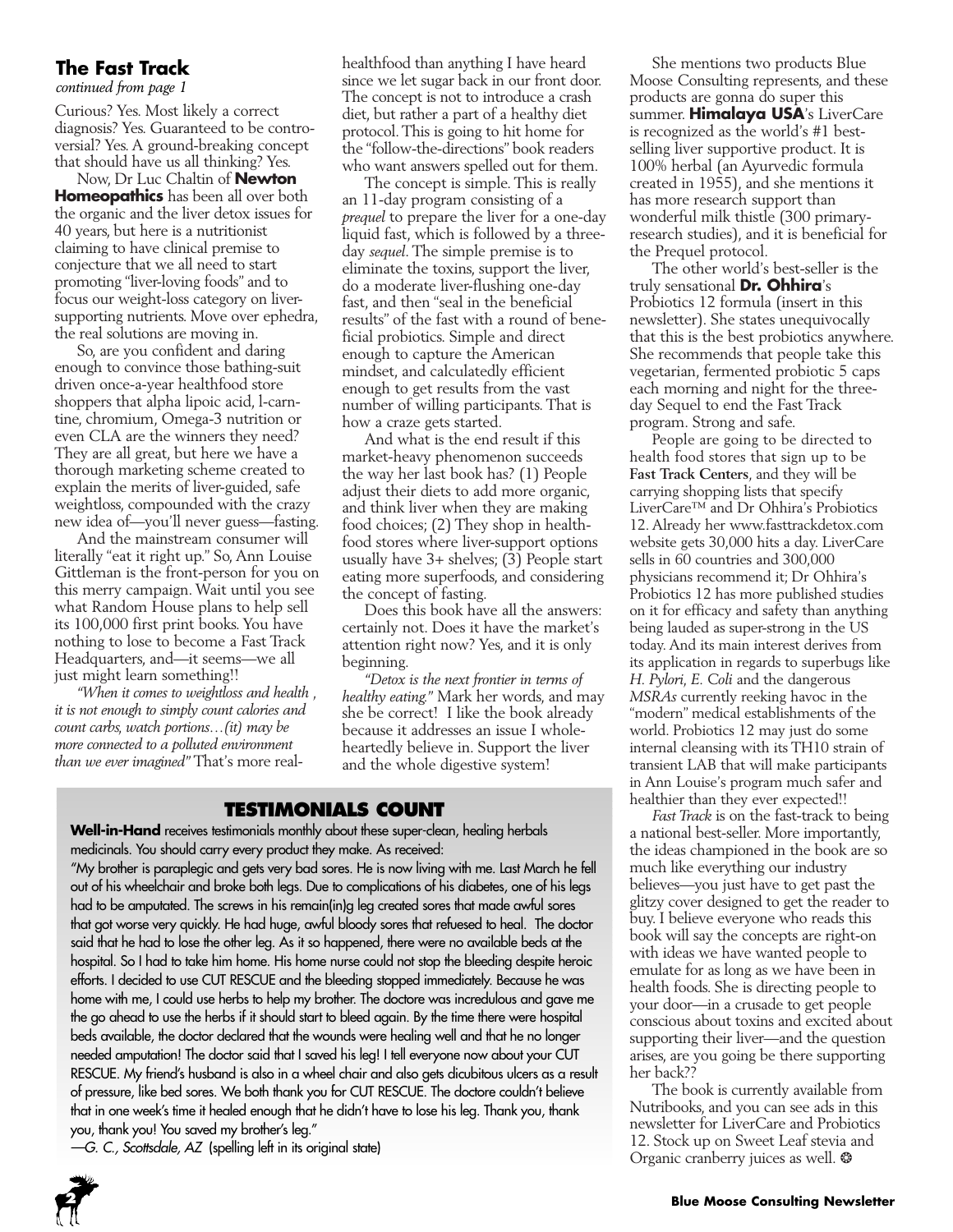

# **May Sales 20% OFF**

# *Energy & Emotion*

Good Mood Tonic **Maca** Rhodiola

St Johnswort

# *Allergy Season*

Eyebright-Nettle Compound **Nettle** Eyebright Super Echinacea liquid Super Echinacea Vcaps

Not represented by BMC in NJ, NC



# **NORDIC NATURALS**

# **Women's Health**

# **Highlight these products at 15% OFF in May**

# **Omega Woman** 120 count

Arctic fish oil with certified organic evening primrose oil Omega Woman provides a balanced ratio of the Essential Fatty Acids EPA, DHA, and GLA. This unique balance promotes hormonal precursors prostaglandin 1 & 3, to support a woman's unique hormonal needs. We have added lemon oil for a delicious taste and natural antioxidants for continued freshness.

## *DHA* 90 count

- a best-seller containing 250 mg DHA/ 75mg EPA per serving
- Promotes Healthy Mind and Mood
- Supports Memory and nervous System Function
- the best-tasting supplement on the market today:
- delicious strawberry flavor

*Currently, the proposed Adequate Intake of DHA for pregnant and lactating woman is 300 mg. per day. (ISSFAL)\**

Not represented by BMC in NJ and parts of PA Not represented by BMC in NC, WV Not represented by BMC in NC, WV

# Bluebonnet

#### *SPRING SEASONAL SALE SOON TO BE GONE*

*Stock up now. This great sale ends real soon. Buy in before May 13 to get these great savings* 

#### **SPRING SEASONAL SALE "Save the Earth One Plant at a Time"**

Every Month is Earth Month, and Bluebonnet is working to help you turn all your customers into activists by giving them the opportunity to save a plant and a few dollars at the same time.

1. **BUY 4, GET 1 FREE!** on these popular vegetarian products until May 13.

2. For every product sold, **BLUEBONNET WILL GIVE A PORTION OF ITS PROFITS** to the American Botanical Council (ABC), an independent, non-profit research and education organization supporting the safe use and sustainability of the Earth's plants. *May is therefore win-win-win-win-win with Bluebonnet*

**The products: (all sizes). 29 SKUs to highlight:** Super Earth<sup>™</sup> Multi-Nutrient Formula Caplets and mini-caplets **Natural Vitamin E** 400 IU mixed tocopherol softgels **Vegetarian SOD** GliSODin® 100 mg Vcaps **Evening Primrose Oil** 1300 mg softgels **Flax Seed Oil** 1000 mg softgels **Bilberry** 80 mg Vcaps **Milk Thistle** 175 mg Vcaps **Super Earth Phytonutrient Soy Protein Powder Toasted French** Vanilla and Natural Chocolate Truffle. 1.1 lb and 8-pak sample sizes *Shelf talkers and a "Save the Earth" poster available with orders*

# NEWTON homeopathics

Always safe, always effective.

F06 Earache<br>F08 Allergies

F34 Bangs and Scrapes

You have my word on it. Buy the Newton allergy formulas. Recommend them for every applicable instance. And see better results than you have ever seen with homeopathy for allergies of every kind. Dr. Luc's formulas are different, and they are that good. Plus, in the season, you can make an extra profit on all the bestsellers in these categories. Newton Homeopathics is not the same thing every drug store offers. From the #1 detoxifier onward, these formulas are clinically developed to work with modern maladies. Back to the liver, for results.

### **ALLERGIES AND HAYFEVER** *Stock Up This Spring With These Seasonal Specials*

*Over the Counter Newton''s For My Kid*

- # 2 Cough & Asthma F02 Asthma Rescue
- # 7 Hayfever<br># 17 Fczema
- 
- # 25 Throat Irritation<br># 28 Poison Ivy
- # 38 Bug Bites F59 Hypercalm
- # 39 Cold Sores
- # 41 Eye Irritation *Women*
- 
- # 43 Hives # 10 Bladder Irritation<br># 55 Pollen & Weed Formula # 16 Candida
- # 55 Pollen & Weed Formula # 56 Dust, Mold & Animal Dander # 21 Varicose Veins
- 
- # 57 Dairy & Grain Formula # 46 Feminine Itching<br># 58 Food Additive Formula # 47 Hair & Scalp # 58 Food Additive Formula
- **Special #1** Buy 6-11 Same SKU —**SAVE ADDITIONAL 10% Special #2** Buy 12-23 Same SKU—**SAVE 15% Special #3** Buy 24-more—**SAVE 20%**

Must mention discounts at time of order. Discounts good until June 30

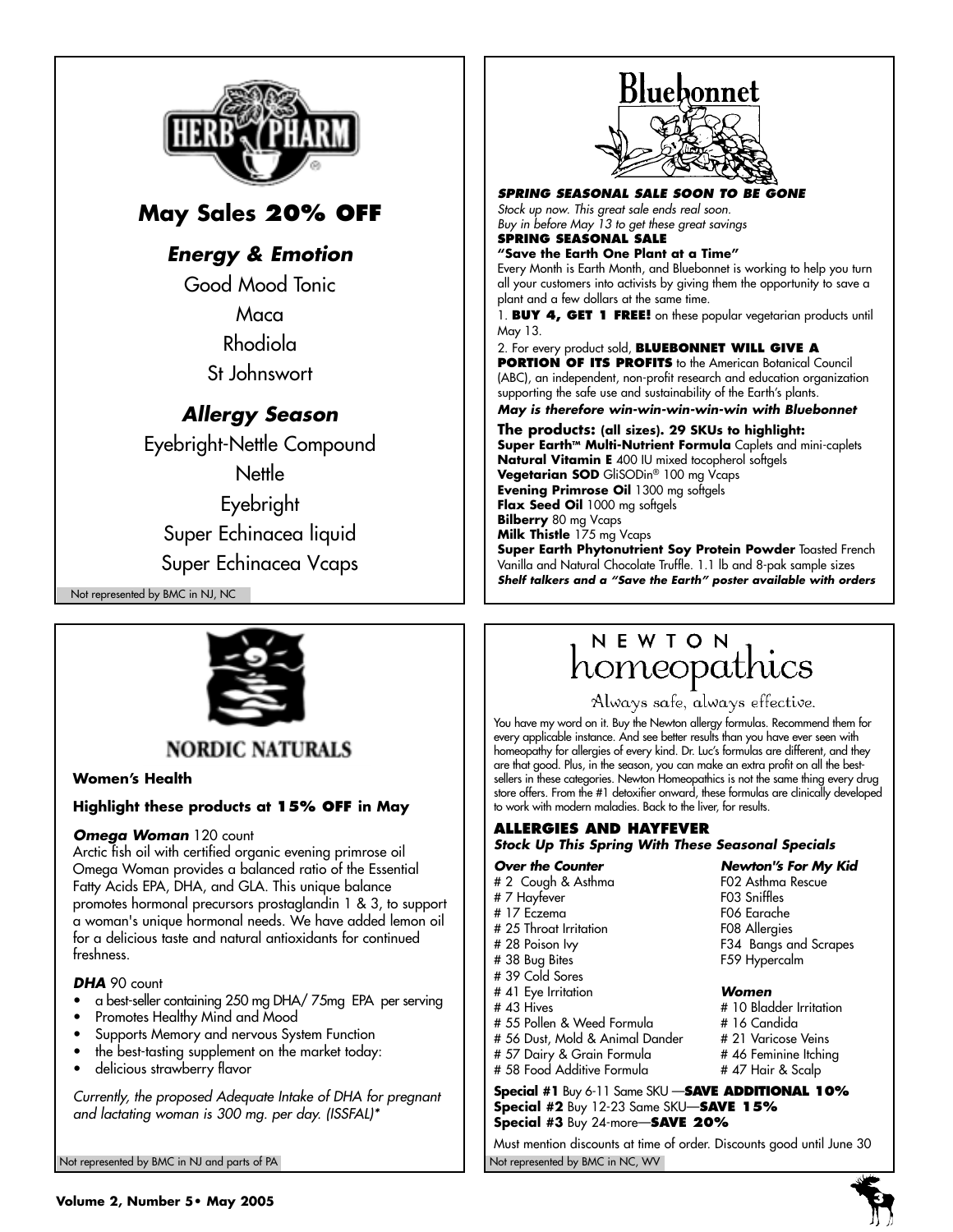# **OLBAS®**

# *Olbas and allergy season go together.*

Everyone would love to be enjoying Spring with an Olbas inhaler.

- Promote through a counter display.
- Buy direct and get samples of the pastilles and essential oil!

#### **Cinnamon is still HOT**

Make the best choice: cinnamon caps are getting steady sales.

Are you gonna stock some unknown marketer who demands a purchase of 12 bottles?

Nature's WonderLand, from the people who bring you Olbas

- a trusted name…a reputable product
- manufacturing since
- cinnamon powder in Vcaps
- great price in a '00' capsule
- FDA registered facility where we monitor all aspects of manufacturing
- \$100 minimum including all the Olbas products

#### **BUY 4 OF THE POPULAR CATFISH BITTERS™ (VCAPS) AND GET ONE FREE**

#### **BUY 4 CINNAMON VCAPS AND GET ONE FREE**

This is the month to exercise your abilities to make an exciting weight-control, healthy lifestyle support endcap. A great food to add to the Fast Track headquarters selections is Juvo. Raw foods meal replacement in a convenient,

**JUVO** 

For a limited time, for those stores that are serious about promoting Juvo and can make a commitment to sustained support, Juvo is offering a case display with the unbelievable marketing support to offer customers: **Buy one box of Juvo, get one power mixer FREE.** While supplies last. If ever there was a time to jump on the Juvo craze, this deal is it. Call Michael or your Blue Moose

# EssentialFormulas

# **Dr. Ohhira's Probiotics 12 PLUS**

- World's Best-Selling Probiotic **Supplement**
- 5-year Natural Temperature **Fermentation**
- University-based, product specific, scientific research
- Vegetarian, non-GMO, hypoallergenic, enteric-coated, soft capsule
- Unique TH-10 strain of LAB effective against *MRSA, C. diff, E. coli* and *H. pylori*
- Proprietary formula includes 92 special vegetables, leaves, bark, herbs, mushrooms, seaweeds and fruits

#### *30 count box*

wholesale \$17.95 SRP \$32.95

#### *60 count box*

wholesale \$29.95 SRP \$53.95

# **FAST TRACK PROMO PRICING**

Buy 6 boxes get **free shipping** Buy 10 boxes get **5% off plus free shipping**

Buy 20 boxes get **10% off plus free shipping**

# **accelerated hair care**

Here is an easy brush experiment to prove to yourself that you need to be caring combs, brushes and other high-quality bath and body tools that Hair Doc specializes in.

- Buy the fold-up brush with mirror, nylon bristles by the dozen.
- Stock them by the register.
- Get ready to reorder in one week.

These brushes are perfect for travel, beach, wind, sun, excitement and sales… and remember, bathing is a year-round pursuit. A great selection of bath care tools leads to constant, healthy sales.



*The Essence of Well-Being®*

# **Special Deal for Blue Moose Consulting Customers**

May 1-15, all essential oils 10 ml or 1 oz size only

# **25% OFF – 6 or more per SKU**

# **20% OFF any display with testers**

all orders must be placed through our office

# *This is the deal you have been waiting for.*

Since 1968, bringing the world the best in Aromatherapy and essential oils. Selling only the best quality, AromaLand

# **TIP OF THE MONTH:**

Stand by your health. Create a sign that is friendly but clear: No Smoking in front of your health food store. It is a clear affirmation to all who pass by and enter that your store is all about health. Maybe under a smiley face image, write "but we have many healthful things to help you quit inside. Come visit and see!!"

# **MARKETING IDEAS**

Many stores have some empty shelves that could and should be sales space. Now is a great time to **cross merchandise items** that do sell in areas where that empty space is not doing you any good. Examples: Olbas in the allergy section, sports nutrition section and the register. Bluebonnet Optiberry in the eye-care, whole food, and antioxidant. Juvo near the produce, in the whole foods section, in the dieting section and by the cash register. Think of the added chances to make a great sale!

ot represented by BMC in PA, NJ

salesperson for details.

*Juvo, salad on the go!!!!*

sealed travel-pouch.



**Outdoor weather means**

# The Hair Doc Company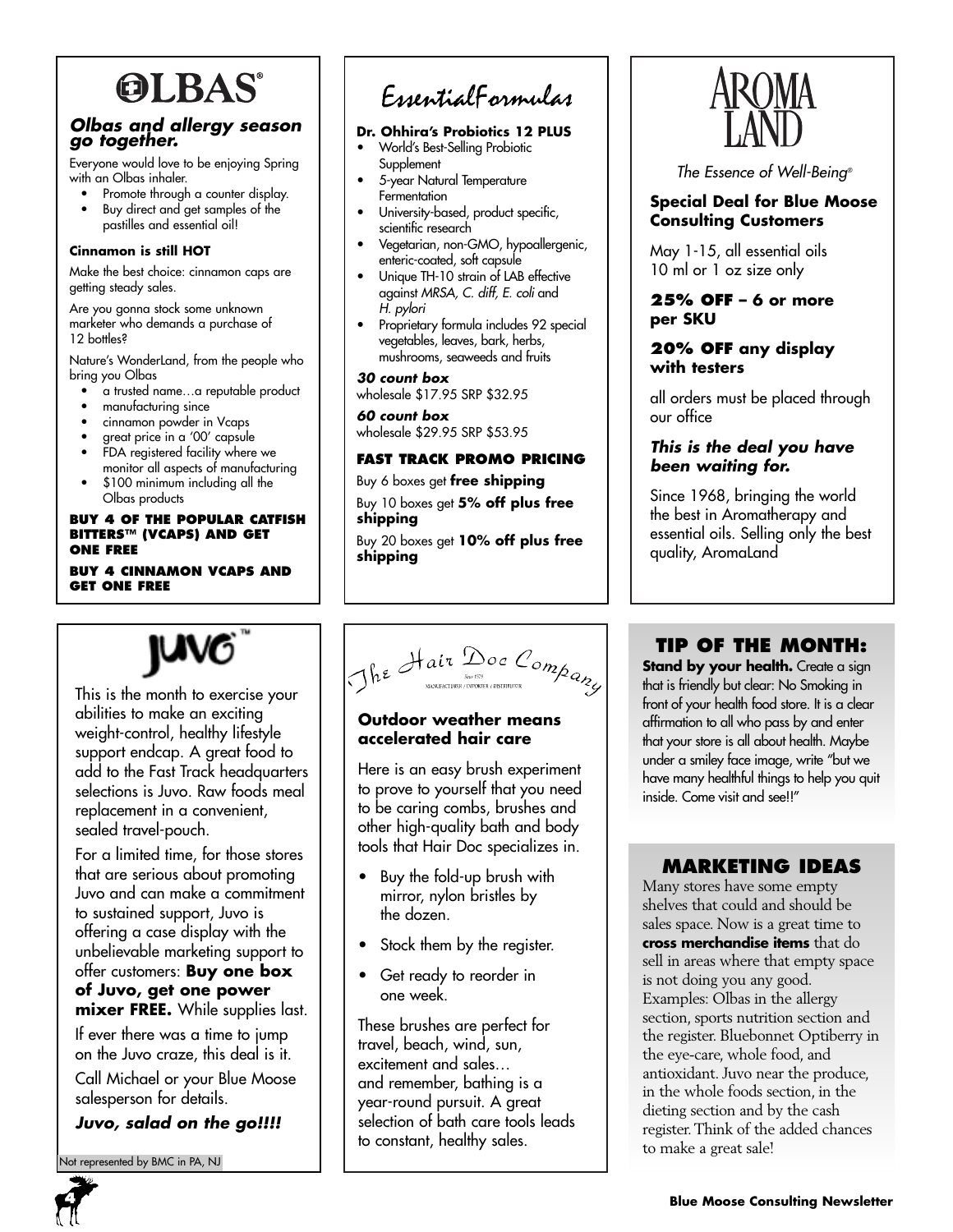

### **The Time is LiverCare Time!!**

*LiverCare leads Himalaya USA's detox and digestion formulas*

All these formulas were created by doctor's after careful clinical trials. They are time-tested effective and, like all Himalaya USA products, made in an internationally registered pharmaceutical facility where every batch of every product is tested for heavy-metals. Quality that is unmatched.

LiverCare, proven success since 1955: caper, chicory, black nightshade, arjuna, negro coffee, yarrow, tamarisk. A specially formulated liver support product sold worldwide and widely recognized by thousands of health professionals as one of the most effective liver formulas, with beneficial effects reported in over 300 studies.

### *Stock up and Save on this HOT-selling products*

### **PURE HERBS AND LIVERCARE PROMO**

| Quantity | <b>LiverCare</b> | <b>Pure Herbs</b> |
|----------|------------------|-------------------|
| ~120     | 10%              | 5%                |
| 20       | 17%              | 7%                |
| 32       | 20%              | 10%               |
| 64       | 27%              | 15%               |
| 100      | 30%              | 18%               |
| 250      | 32%              | 20%               |
| 500      | 35%              | 23%               |

and this is the perfect time to bring in all the 'seed-to-shelf' Himalaya USA Pure Herbs

America's new name for pure herbs from India's herbal dispensary



# **10% OFF, DIRECT**

# **Jasmine Desire Body Wash Foamer** *Good. Clean. Fun.*

This natural body wash foamer makes a fun pink foam. The botanical foaming body washes are certified vegan and are made with 100%natural castile soap, Calendula and pure, aromatic essential oils.

You can stock the entire line of body wash foamers in a convenient wooden counter display which holds 5 of each of the 5 varieties: Minty Mischief (green foam), Spicy Rumor (white foam), Unscented Mystique (white foam), Lavender Lunacy (pink foam), Jasmine Desire (pink foam).

# **All the body wash foamers are at a great new price:**

*wholesale \$ 6.00 retail \$9.95*

*Create a bath sensation and feel good about it!!*



**Health Education :: Health Products :: Aloe Vera** 

# **Allergy, Detox and Aloe Life.**

**Aloe Life** juices are great for ANY Allergy program!!

Whole Leaf Aloe builds **collagen/connective tissue strength** thereby building stronger tissue walls. This will help to keep outside allergens in the outside environment. Hence, they are not able to cause itchy eyes, scratchy throats, or swollen nasal passages.

Also Aloe Life juices can help reduce Candida loads in the body, which will help reduce auto immune response to allergies.

*People just feel better faster with Aloe Life products!*

Remember. Aloe Life is your best-profit aloe vera as well. Learn how wonderful aloe is for your customers health needs, and you can easily make extra discounts on Aloe Life products. Best tasting, best 'active aloe' and at the best price if you believe in the miracles of Aloe Life aloe vera. Ask your Blue Moose Consulting rep how to save more.

*Aloe Life—always Organic!!*

# **PERFEC** ORGANICS

# **\*\*\*\*NEW PRODUCTS\*\*\*\***

# **Mandarin-Rose-Coconut Ultimate Face and Body Scrub**

Uplifting and Toning Mandarin, Rejuvenating Rose and Nourishing Coconut Oil blend together to create a truly unique face and body scrub…a sweet, exotic indulgence leaves your skin silky soft and perfectly radiant!

# **Hazelnut Coffee Ultimate Body Scrub**

Take in the awakening aroma of fresh hazelnut coffee while treating your skin to a super, smoothing experience. Coffee a natural exfoliant known for its stimulating properties combines with nourishing plant oils to soften and revive your skin perfectly!

# *Be the first to offer your customers the benefits of organic luxury*

**NEW ORDERS SAVE 15% on Ultimate Face and Body Scrubs during the month of May.**